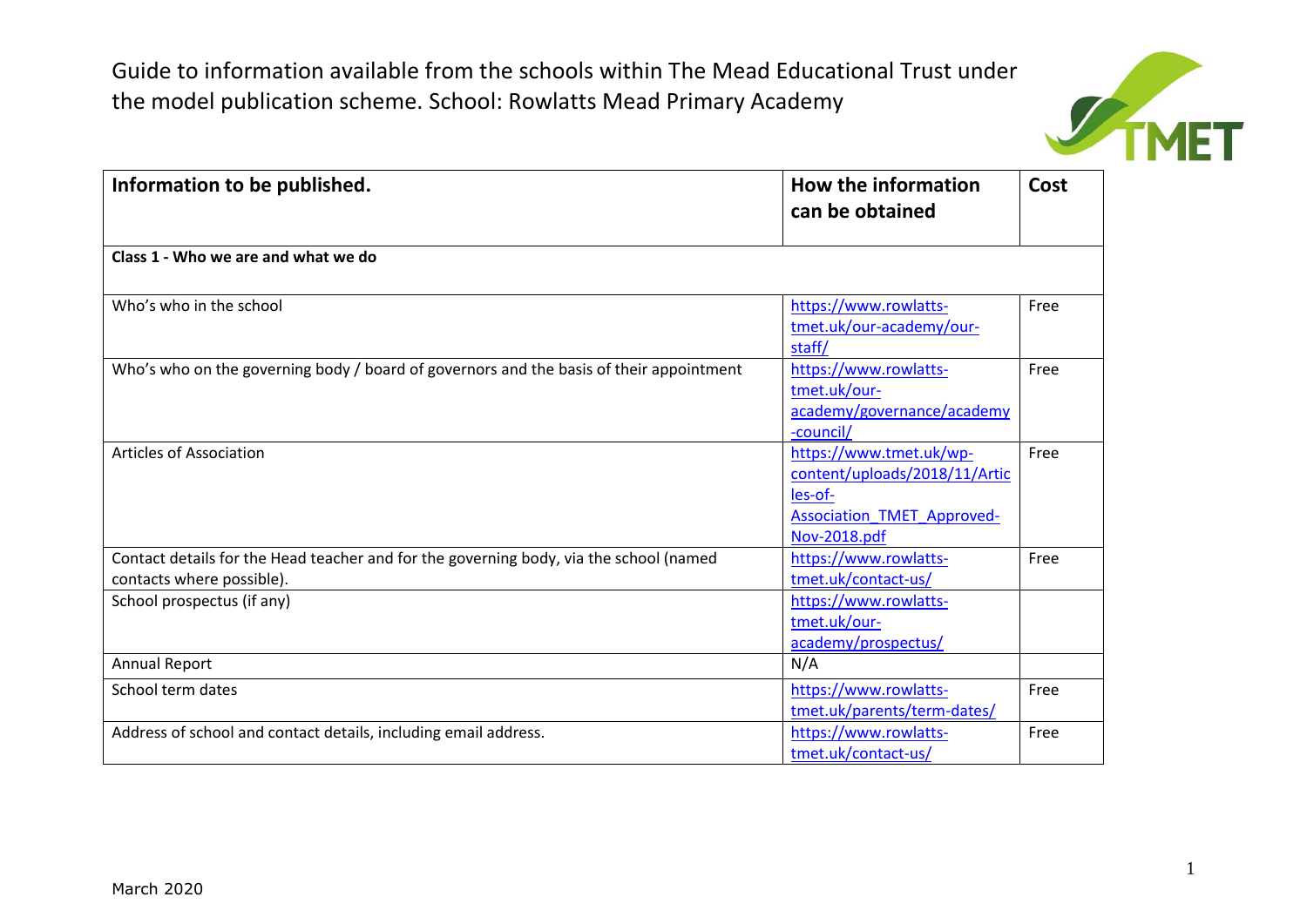| Class 2 - What we spend and how we spend it                                                    |                                 |      |
|------------------------------------------------------------------------------------------------|---------------------------------|------|
| Annual budget plan and financial statements:                                                   |                                 | Free |
| Annual Accounts - Trust level                                                                  | <b>Annual Accounts</b>          |      |
| Gender Pay Gap - Trust level                                                                   | <b>Gender Pay Gap</b>           |      |
| Master Funding Agreement - Trust level                                                         | <b>Master Funding Agreement</b> |      |
| Pupil Premium - Academy level                                                                  | <b>Pupil Premium</b>            |      |
| Sports Premium - Academy level                                                                 | <b>Sport Premium</b>            |      |
| Catch Up Numeracy Fund -Academy level                                                          | N/A                             |      |
|                                                                                                |                                 |      |
| Catch Up Literacy Fund - Academy level                                                         | N/A                             |      |
| Specific Grants (National lottery for example) - Academy level                                 | N/A                             |      |
| Capital funding                                                                                | Hard Copy by Request            | Free |
|                                                                                                |                                 |      |
| Financial audit reports                                                                        | Hard Copy by Request            | Free |
|                                                                                                |                                 |      |
| Details of expenditure items over £2000 - published at least annually but at a more frequent   | Hard Copy by Request            | Free |
| quarterly or six-monthly interval where practical.                                             |                                 |      |
| Pay policy                                                                                     | Hard Copy by Request            | Free |
|                                                                                                |                                 |      |
| Staff allowances and expenses that can be incurred or claimed, with totals paid to individual  | Hard Copy by Request            | Free |
| senior staff members (Senior Leadership Team or equivalent, whose basic actual salary is at    |                                 |      |
| least £60,000 per annum) by reference to categories.                                           |                                 |      |
|                                                                                                |                                 |      |
| Staffing, pay and grading structure. As a minimum the pay information should include salaries  | Hard Copy by Request            | Free |
| for senior staff (Senior Leadership Team or equivalent as above) in bands of £10,000; for more |                                 |      |
| junior posts, by salary range.                                                                 |                                 |      |
| Governors' allowances that can be incurred or claimed, and a record of total payments made     | Hard Copy by Request            | Free |
| to individual governors.                                                                       |                                 |      |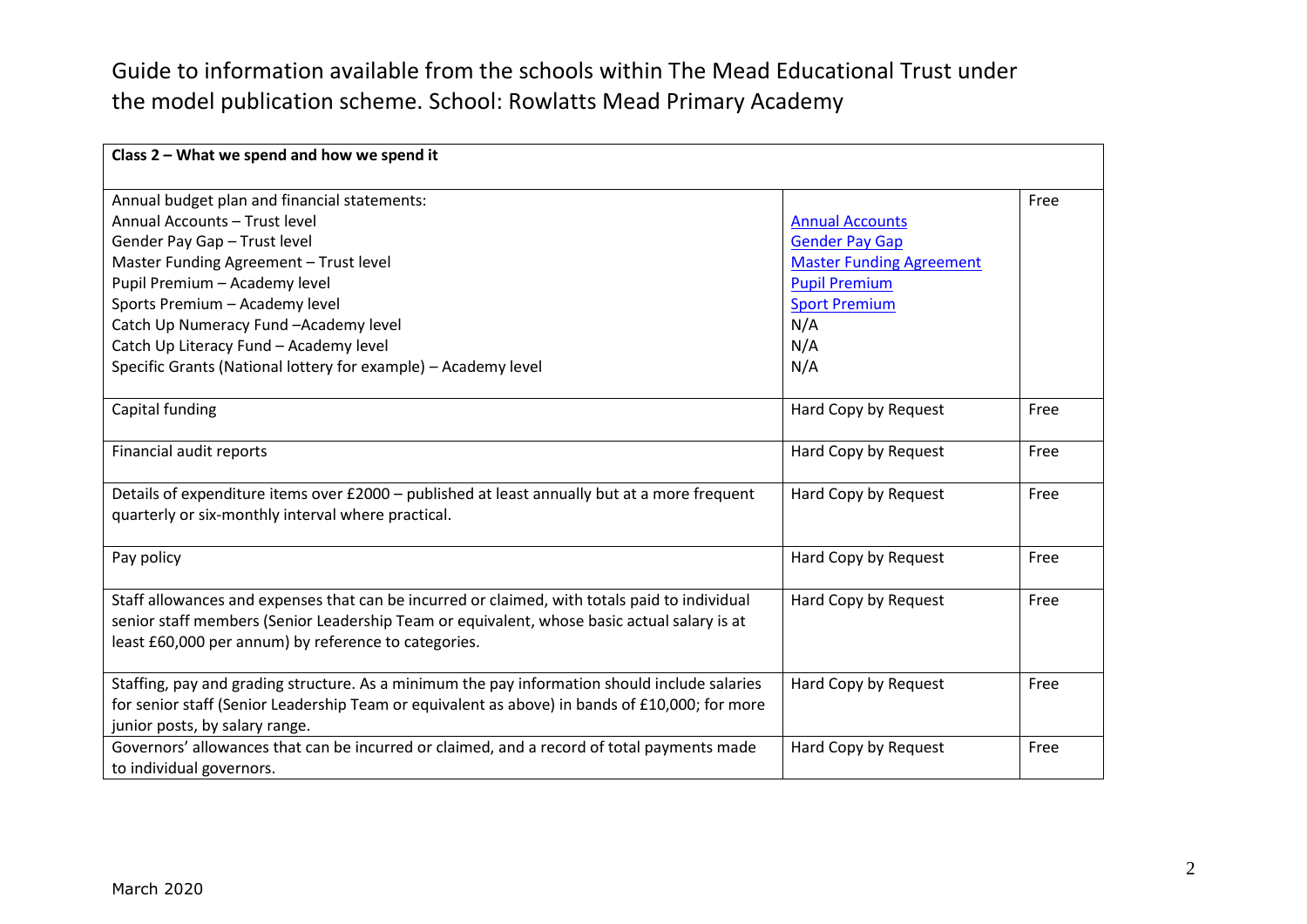| Class 3 - What our priorities are and how we are doing                                                                                                                |                                                                            |      |
|-----------------------------------------------------------------------------------------------------------------------------------------------------------------------|----------------------------------------------------------------------------|------|
| School profile (if any)<br>And in all cases:                                                                                                                          | https://www.rowlatts-<br>tmet.uk/our-<br>academy/principals-welcome/       | Free |
| Performance data supplied to the English Government or a direct link to the data<br>$\bullet$<br>The latest Ofsted report<br>$\bullet$<br>- Summary<br>- Full report  | <b>Academy Performance Report</b><br><b>Ofsted Report</b>                  |      |
| Performance management policy and procedures adopted by the governing body.                                                                                           | Hard Copy by Request                                                       | Free |
| The school's future plans; for example, proposals for and any consultation on the future of the<br>school, such as a change in status                                 | Website when applicable                                                    | Free |
| Safeguarding and child protection                                                                                                                                     | https://www.rowlatts-<br>tmet.uk/our-<br>academy/safeguarding/             | Free |
| Class 4 - How we make decisions                                                                                                                                       |                                                                            |      |
| Admissions policy                                                                                                                                                     | https://www.rowlatts-<br>tmet.uk/parents/admissions/                       | Free |
| Agendas and minutes of meetings of the governing body and its committees. (NB this will<br>exclude information that is properly regarded as private to the meetings). | Academy Council Hard Copy by<br>Request<br><b>Board of Trustee Minutes</b> | Free |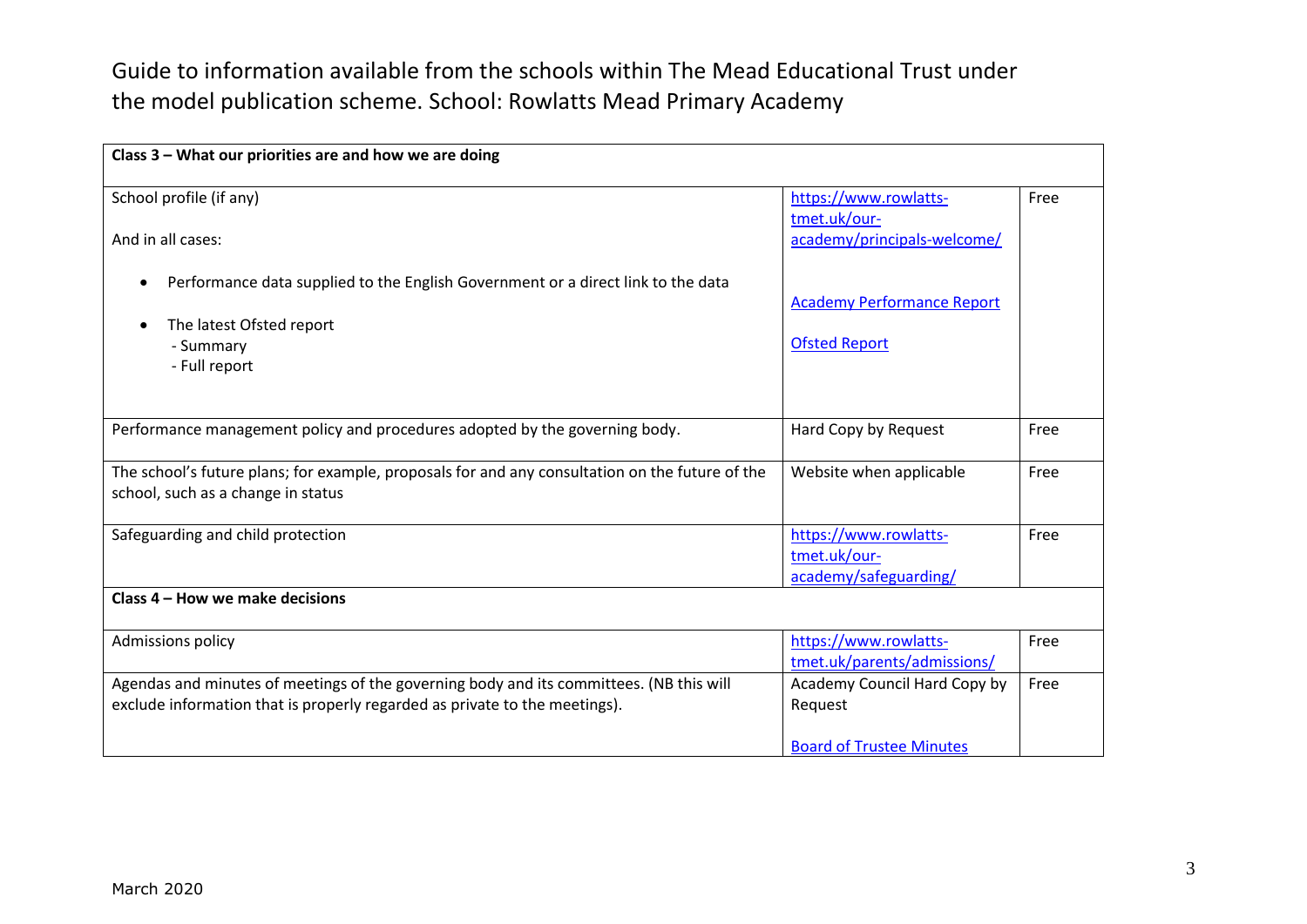| Class $5 -$ Our policies and procedures                                                                                                                                                                                                 |                                                                   |      |
|-----------------------------------------------------------------------------------------------------------------------------------------------------------------------------------------------------------------------------------------|-------------------------------------------------------------------|------|
| Records management and personal data policies, including:<br>Information security policies<br>$\bullet$<br>Records retention, destruction and archive policies<br>$\bullet$<br>Data protection (including information sharing policies) | https://www.rowlatts-<br>tmet.uk/our-academy/gdpr/                | Free |
| Charging regimes and policies.<br>This should include details of any statutory charging regimes.                                                                                                                                        | https://www.rowlatts-<br>tmet.uk/our-academy/policies/            | Free |
| All relevant statutory policies required to be published.                                                                                                                                                                               | https://www.rowlatts-<br>tmet.uk/our-academy/policies/            | Free |
| Class 6 - Lists and Registers                                                                                                                                                                                                           |                                                                   |      |
| Curriculum circulars and statutory instruments                                                                                                                                                                                          | https://www.rowlatts-<br>tmet.uk/curriculum/overview/             | Free |
| Any information the school is currently legally required to hold in publicly available registers                                                                                                                                        | Hard Copy by Request                                              | Free |
| Class $7$ – The services we offer                                                                                                                                                                                                       |                                                                   |      |
| Extra-curricular activities                                                                                                                                                                                                             | https://www.rowlatts-<br>tmet.uk/curriculum/extra-<br>curricular/ | Free |
| Out of school clubs                                                                                                                                                                                                                     | https://www.rowlatts-<br>tmet.uk/curriculum/extra-<br>curricular/ | Free |
| Services for which the school is entitled to recover a fee, together with those fees                                                                                                                                                    | Website when relevant.                                            | Free |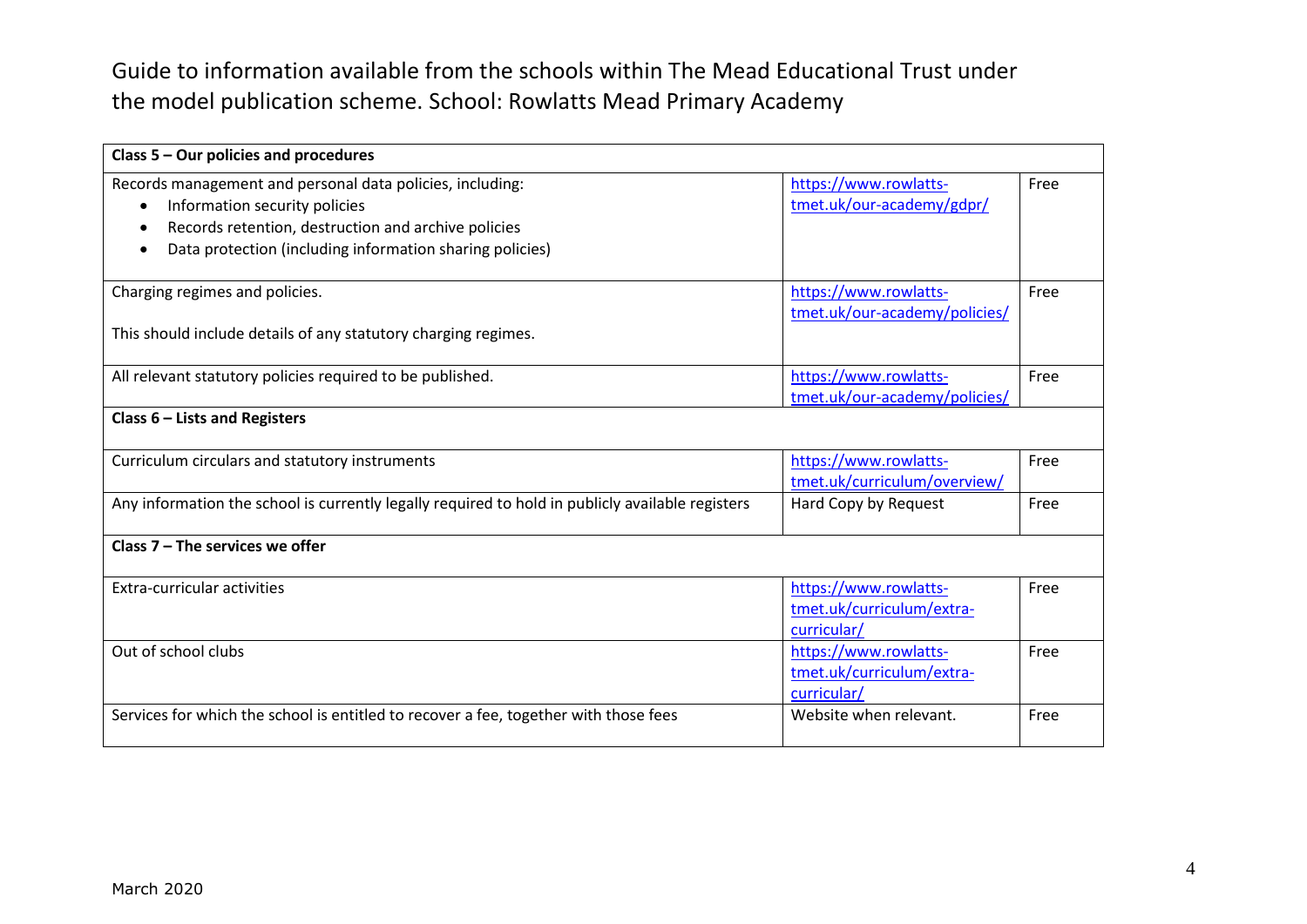| School publications, leaflets, books and newsletters | https://www.rowlatts-<br>tmet.uk/parents/letters-forms/ | Free |
|------------------------------------------------------|---------------------------------------------------------|------|
|                                                      | and Hard Copy                                           |      |
| <b>Additional Information</b>                        |                                                         | Free |
|                                                      | https://www.rowlatts-                                   |      |
| The academy SEND offer                               | tmet.uk/our-                                            |      |
|                                                      | academy/inclusion/send/                                 |      |
| <b>Apprentice Report</b>                             | https://www.tmet.uk/wp-<br>content/uploads/2019/11/App  |      |
|                                                      | rentice-Employment-<br>Figures.pdf                      |      |